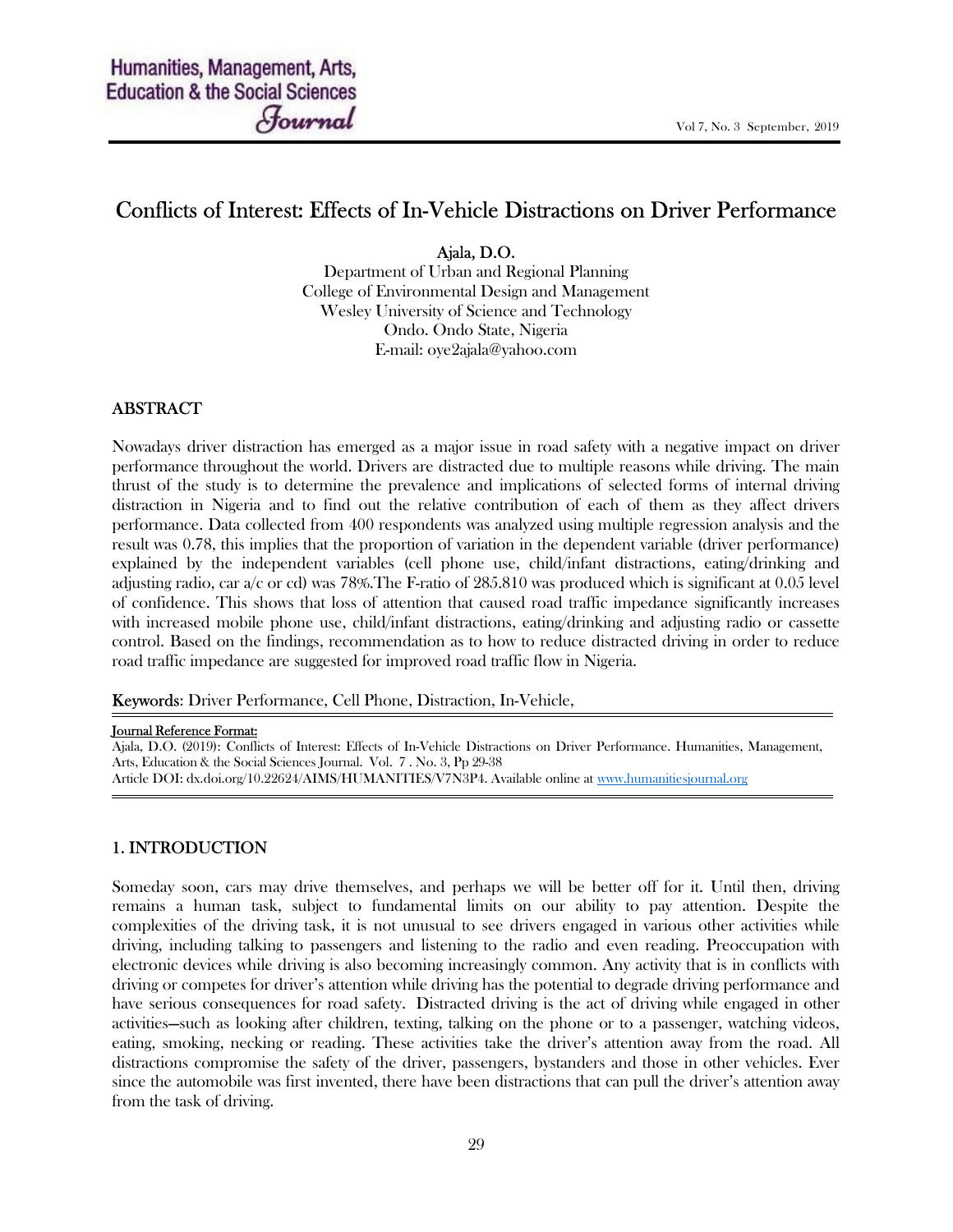In the past, those distractions were limited to people inside and objects outside the vehicle, such as animals, pedestrians, traffic, and road conditions. However, modern technology has provided new distractions to the driver: music and DVD players, cell phones, laptops, tablets, GPS devices, etc. Recent studies show that even if a driver uses hands-free technology to access these devices, they are still in conflict with driving procedure.

Distraction in most literature is defined as one possible consequence of engaging in events that:

(a) are unrelated to driving, (b) occur either inside or outside the vehicle and away from the forward roadway and (c) prompt the driver to look away from the forward roadway (Posner, 1980; Klauer, 2006; Chan, 2008; Chan, Pradhan, Knodler, Pollatsek and Fisher, 2010). A defining characteristic of distraction when the above conditions are met is a lapse of situation awareness, a lapse which leads to the driver to fail to scan the forward roadway for events relevant to driving (Rumar, 1990).

A report done by the American Association Foundation for Traffic Safety (AAFTS) states "Human brains do not perform two tasks at the same time. Instead, the brain handles tasks sequentially, switching between one task and another. Brains can juggle tasks very rapidly, which leads us to erroneously believe we are doing two tasks at the same time. In reality, the brain is switching attention between tasks – performing only one task at a time." However, attributed driver distraction as occurring "when a driver is delayed in the recognition of information needed to safely accomplish the driving task because some event, activity, object, or person within or outside the vehicle compelled or tended to induce the driver's shifting attention away from the driving task" the distraction source can either be internal or external to the vehicle.

Driving is a complex and demanding task, but drivers often shift their attention between driving and nondriving tasks (Young and Regan, 2007). Such intermittent attention to the road can undermine traffic flow and driving safety, but drivers often adapt their behavior to the environment by making decisions as to when to perform the secondary task without compromising driving performance (Poysti, Rajalin et al., 2005). To complete the secondary task successfully and to maintain safe driving, drivers often compensate for decreased attention to driving by increasing their safety envelope, i.e., reducing speed and maintaining larger headways (Horberry, Anderson et al., 2006). However, this compensatory strategy is not always successful. Drivers fail to fully compensate for their inattention to driving because they often underestimate the risks involved in performing particular secondary tasks (Strayer and Johnston, 2001; Lesch and Hancock, 2004; Horrey, Lesch et al., 2008). In these cases, drivers fail to divide their attention between driving and secondary tasks adequately. This excessive or poorly timed diversion of attention from driving can undermine driving performance and increase the safety risk. The sources of distraction can be divided into two categories; distraction internal to the vehicle (in-vehicle distractions) and distractions external to the vehicle (Out-of-vehicle distractions). This study will however focus on internal vehicle distractions,

#### 2. FORMS OF IN-VEHICLE DISTRACTIONS

Some of the main internal sources of driver distraction are: adjusting temperature controls, using /adjusting "in-built" entertainment systems radio,/ CD /, DVD players, dialing or texting on a mobile phone, eating or drinking, moving an object in the vehicle, talking to other vehicle occupants, smoking, talking on a mobile phone, using a device or object integral to the vehicle (e.g. speed adaptation system), using a device or object brought into the vehicle (e.g. Blackberry, iPod, laptop computer, etc.. In-vehicle (internal) distractions include "grooming" as well and talking with passengers. However, it is the growing number of new electronic devices that are of most concern to those involved in road safety: these include systems that are not integrated into the car, also called "portable" or "nomadic devices", such as mobile phones, laptops,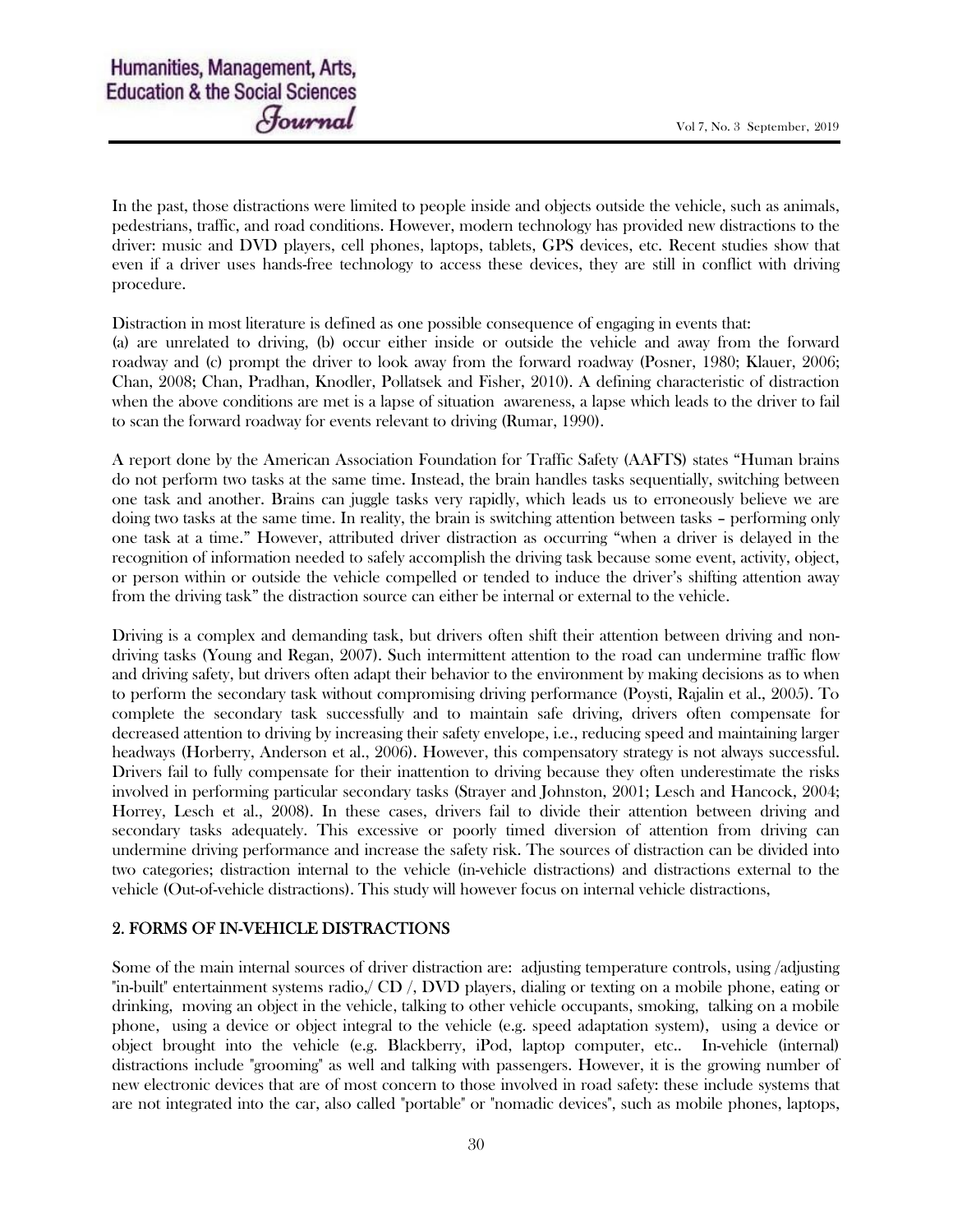portable music or information devices (e.g. iPods, Blackberrys), and non-integrated navigation (Global Positioning Systems). While some of these systems, such as navigation systems and intelligent speed adaptation (ISA) systems, have the potential to help drivers in unfamiliar settings (e.g. using a GPS system may be safer for drivers than using printed maps), they may also be a source of driver distraction. Internal sources of distraction also include the growing number of communication technologies that are now integrated into vehicles – for example, the Bluetooth1 technologies and those that allow drivers to access their e-mails and Internet. There is very limited data available on the extent of use of these in-vehicle sources of distraction while driving, or on their effects on driving performance. Some studies show that using in-vehicle entertainment systems has detrimental effects on driving performance.

### 2.1 Conceptual Framework

The conceptual framework of the study is made up of different constructs which are discussed in details. The framework shows the relationship of the variables to be included in the study.



### Fig.1: Understanding distraction (adopted from The AAA Foundation for traffic safety 1990).

From the above diagram, the concept of driver distraction can be separated into three distinct groups: visual, manual, and cognitive. Visual distraction involves taking one's eyes off the road, while manual distraction involves taking one's hands off the wheel. Cognitive distraction occurs when an individual's focus is not directly on the act of driving and his/her mind "wanders".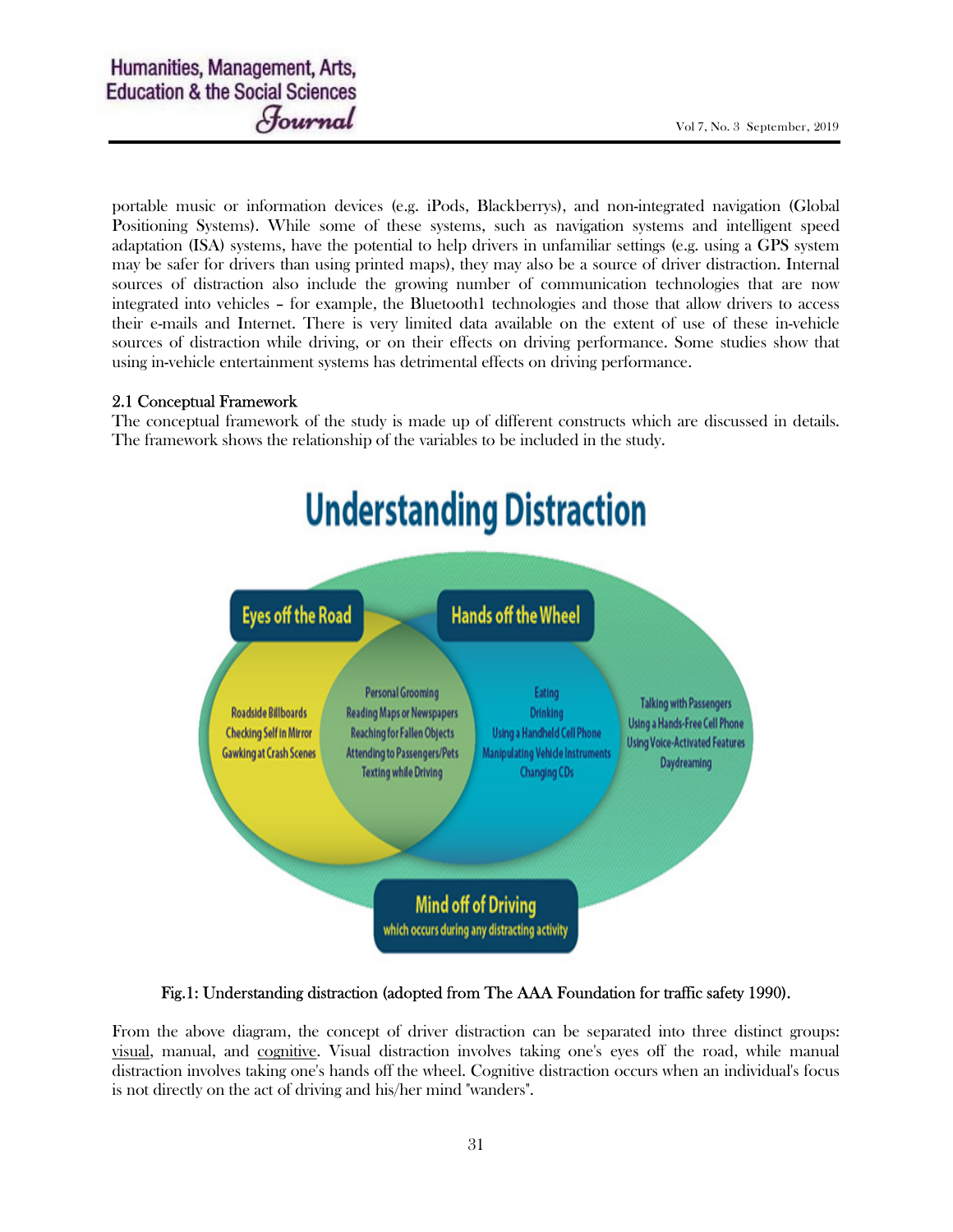### 1. Manual Distraction

The capacity of a driver to keep his/her hands on the wheel at all times while driving is inversely related with a certain type of driver distraction called manual distraction. Manual distraction is anything external to the driver that may take his/her hands off the wheel for whatever reason. Examples would range from the driver fixing his/her hair to shifting radio stations. When the driver is manually distracted, his attention is focused on the manual task at hand rather than on the road. As a result, driving errors are committed and important stimuli coming from the road are ignored. The problem of manual distraction while driving can be explained by code interference in the visuo-spatial working memory of the driver. Tasks that impose high load on spatial working memory should not be done simultaneously with other tasks that require the same resources.

### 2. Visual Distraction

Too many visual distractions may affect the driver's ability to concentrate on looking at the road. Vision is key to a person's perceptive capabilities since visual impairment hampers the person's capacity to perceive the environment around him. In a driver's case, it is tantamount to him/her seeing what's in front of the car at all times. It should also follow that the driver gets to occasionally see what's behind or beside his/her vehicle through the use of the rearview and side mirrors. Visual distraction is defined as any type of distraction that takes the driver's eyes off the road. Unlike other types of distraction, visual distractions could prove to be more costly in the event that perception, attention and working memory is compromised by some underlying factors such as low vigilance, driver drowsiness, and drunk driving among others.

### 3. Attention

Attention is the cognitive process of selectively concentrating on one aspect of the environment while ignoring other things. According to Almen attention may be captured involuntarily by salient features of the environment, and it happens quite often that the attention drifts away and the driver gets distracted. In avoiding car accidents, it is crucial to find a way to control the driver's attention in a way that would keep the focus on driving and minimize unwanted capturing. Distraction is attention to irrelevant stimuli or actions, and this implies a definition of what is relevant or irrelevant for a given goal, which in this case is driving from point A to point B. It is imperative for a driver to be able to keep his mind on the primary task at hand especially since in such cases as driving, failure to do so could lead to accidents. Keeping attention at a high level would help in controlling the cognitive performance of drivers, and thus could help in minimizing risks, preventing accidents and injuries, and ensuring that the driver is able to get from point A to point B in a safe manner.



Figure 2. Conceptual Model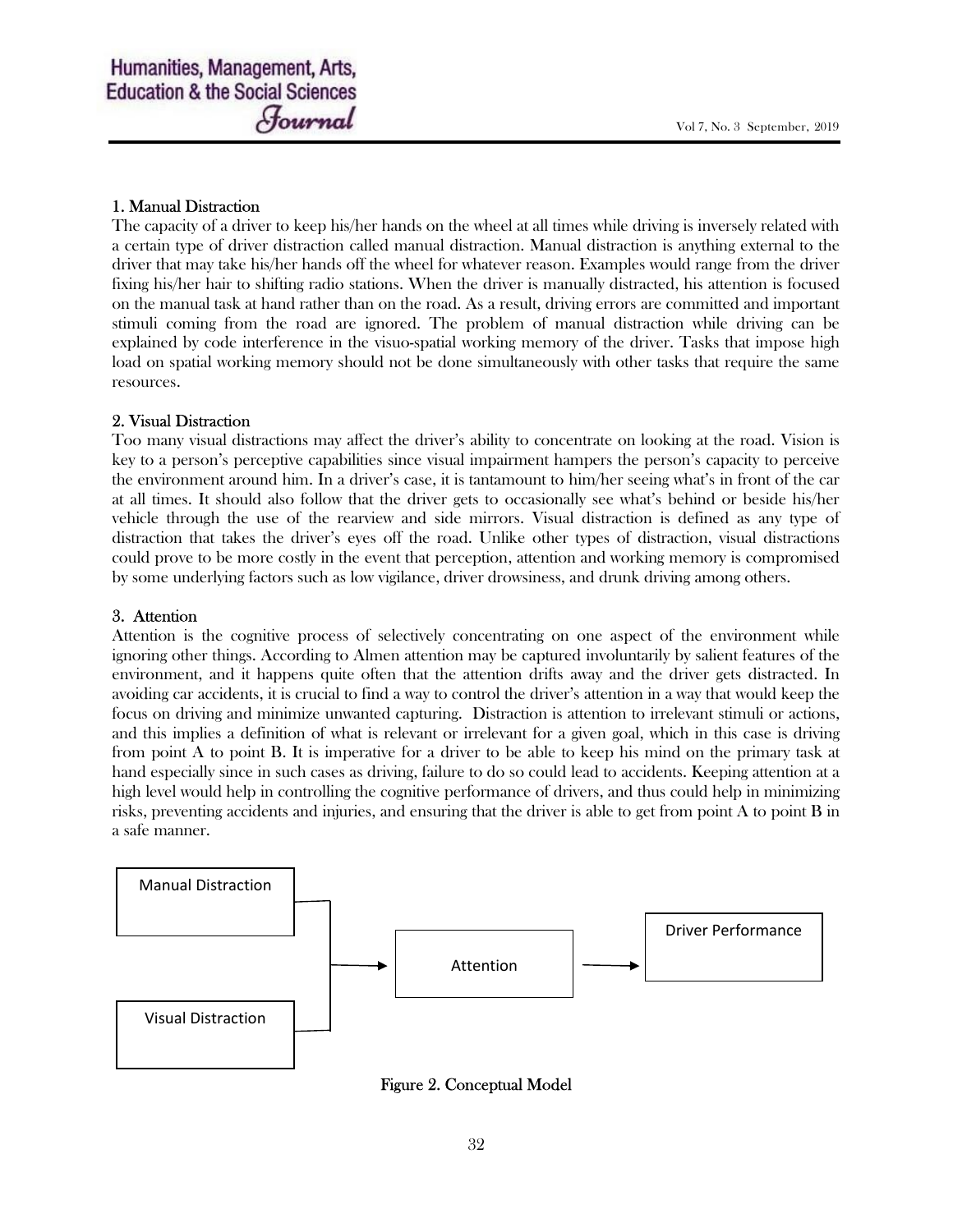#### 3. METHODS AND MATERIALS

400 participants volunteered to complete the questionnaire distributed to professional/ licensed drivers, passengers on the selected routes, bus stops and motor garages. Respondents were required to complete the questionnaire based on identified and common in-vehicle driver distractions. Distractions were carefully selected to include only those that all participants were likely to encounter thus excluding distractions such as smoking.

The distractions investigated were: device adjusting climate controls; using a hand held/ hands free mobile phone; reading or writing a text message; eating or drinking; looking at a map or book; grooming (e.g. looking in the mirror, combing hair etc.); tuning the radio/searching a CD; listening to music; adjusting your seatbelt; communicating with a passenger; reading (e.g. mail/newspaper); reaching or leaning for an object; listening to a radio talk show; passenger in-vehicle entertainment; writing (e.g. in a notebook) grooming (e.g. adjusting hair/make-up).

#### 3.1 Study Area

The study area is Osogbo Township. History had it that Olutimehin (a renowned hunter), Oba Larooye and many of his chiefs and subjects founded Osogbo in the  $18<sup>th</sup>$  century (Falade, 2000). It is a typical indigenous Yoruba town and one of the largest towns in Nigeria. It is located between latitude  $7^{\circ}47'$  north of the equator and longitude  $4^{\circ}33'$  east of the Greenwich Meridian as reflected in (Fig.1.0).

The present site of Osobo is the third settlement in succession, the other two sites being Ontoto and Ita Ontoto. Because of its central location, Osogbo is easily accessible from many towns within and outside the area. The city and its environs presently cover an area of about 30km<sup>2</sup>. Osogbo as the capital of Osun state is about 220km to Lagos, the popular seaport in Nigeria, about 820km to Abuja, the Federal Capital Territory, and about 96km to Ibadan, the capital of Oyo state.

Also the city is about 30km to Ile-Ife, 32km to Ilesa, 5km to Ikirun, 5km to Ilobu and about 4km to Ede. These road systems complement the railway line which passes through the town. For many years, Osogbo was the northern terminus of what is now the Lagos – Kano Railway line. Locational advantages and infrastructural opportunities combine with the historical importance of the city to enhance its socioeconomic importance and also determine the nature and tempo of governmental patronage.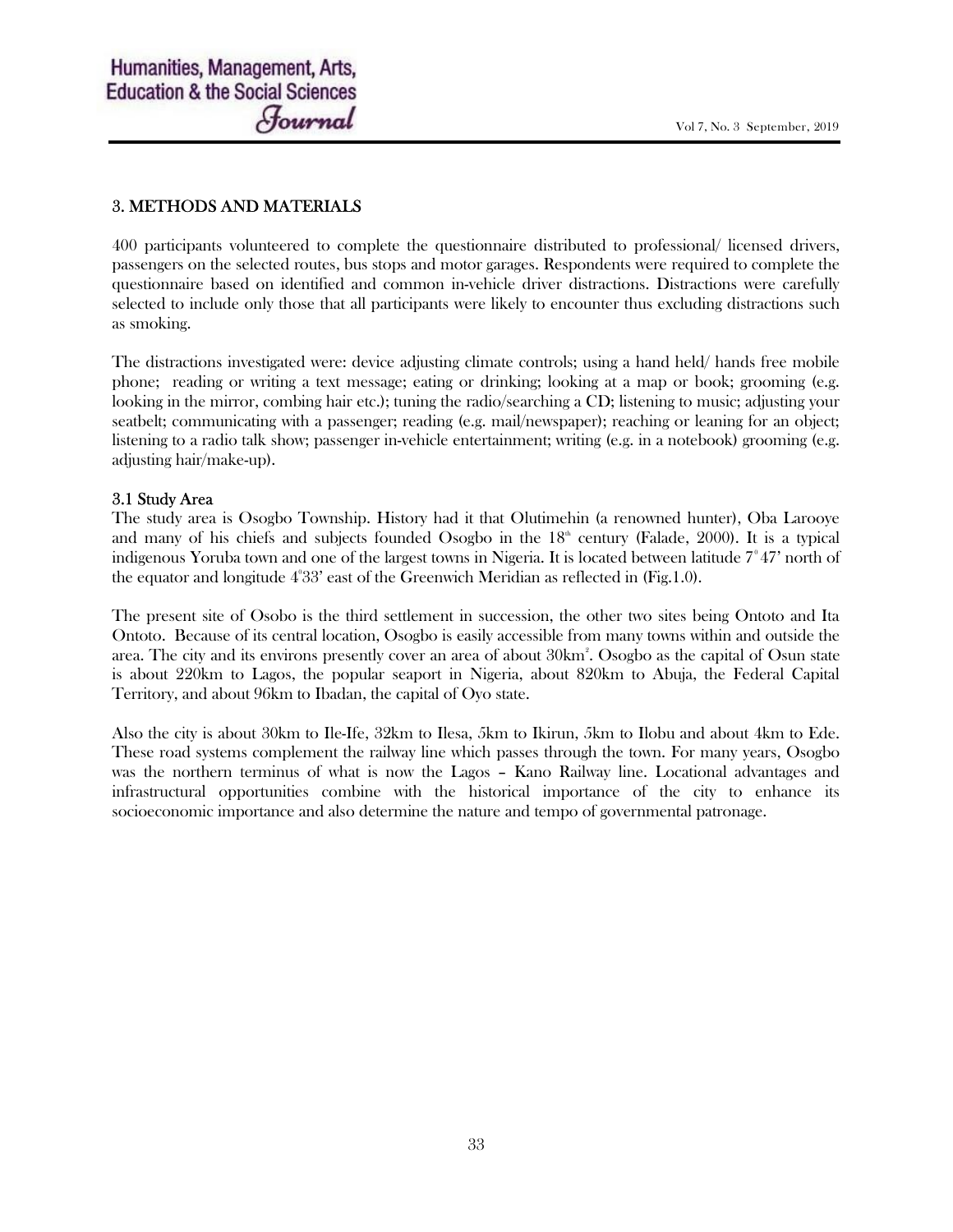#### 3.2 Research Questions

This study was guided by the following research questions

- 1. Is there any relationships between variables of In- Vehicle distractions e.g. cell phone use, eating, drinking etc. as they affect driver performance?
- 2. What is the relative contribution of each of the above variables to driver performance?

#### Research question 1

Is there any relationships between variables of In- Vehicle distractions e.g. cell phone use, eating, drinking etc. as they affect driver performance?

#### Table 1

| Model | л.                       | D <sup>2</sup><br>м   | . .<br>square<br>Adjusted | $\sim$ $-$<br>Standard .<br><b>L</b> stimate<br>error of<br>номи<br>. ст.<br>ла |
|-------|--------------------------|-----------------------|---------------------------|---------------------------------------------------------------------------------|
|       | O 1<br>0.01 <sub>C</sub> | 701<br>$'$ 0<br>, , , | $-1$<br>V.710             | $\cap$<br>Эc                                                                    |

The data from table 1 shows that there is a relationship between the combination of the independent variables cell phone use, talking/conversation, child/infant distractions, eating/drinking and adjusting radio or cassette control factors with a coefficient of multiple regression  $(\mathbb{R}^2)$  of 0.781. This accounts for 78% of the variance in performance of drivers in Nigeria .

#### Table 2 Analysis of Variance

|                   | Sum of squares | DF      | Mean squares | F-ratio |
|-------------------|----------------|---------|--------------|---------|
| <b>Regression</b> | 241034.12      |         | 48206.824    | 200.001 |
| Residual          | 83128          | ------- | 41.616       |         |
|                   |                |         |              |         |

Table 2 shows that the analysis of variance for the multiple regression data produced F-ratio value 200.001 which is significant at  $0.05$  whereas table 3 shows the variables in the equation.

#### Research question 2

What is the relative contribution of each of the above variables to the prediction of driver performance in the study area? In an attempt to examine the relative contribution of each of the variables to In-Vehicle distractions in the city, multiple regression analysis was further carried out. To start with a model was specified.

#### Model Specification

The model specification used for the study is as follows: Y= βo+ β1χ1+ β2χ2+ β3χ3……+ βnχn+εi……eqn 1

Where:

| $\beta$ o= constant;                    | $\beta$ 1 $\beta$ n=regression coefficients  |  |  |  |
|-----------------------------------------|----------------------------------------------|--|--|--|
| $\chi$ 1 Xn=explanatory variables;      | $\dot{\epsilon}$ = error term                |  |  |  |
| $\chi$ 1 = child/infant distraction;    | $\chi$ 2 = talking/conversation              |  |  |  |
| $\chi$ 3= cell phone use;               | $\chi$ 4=adjusting radio or cassette control |  |  |  |
| $X5 =$ eating/drinking                  |                                              |  |  |  |
| Y=dependent variable-driver performance |                                              |  |  |  |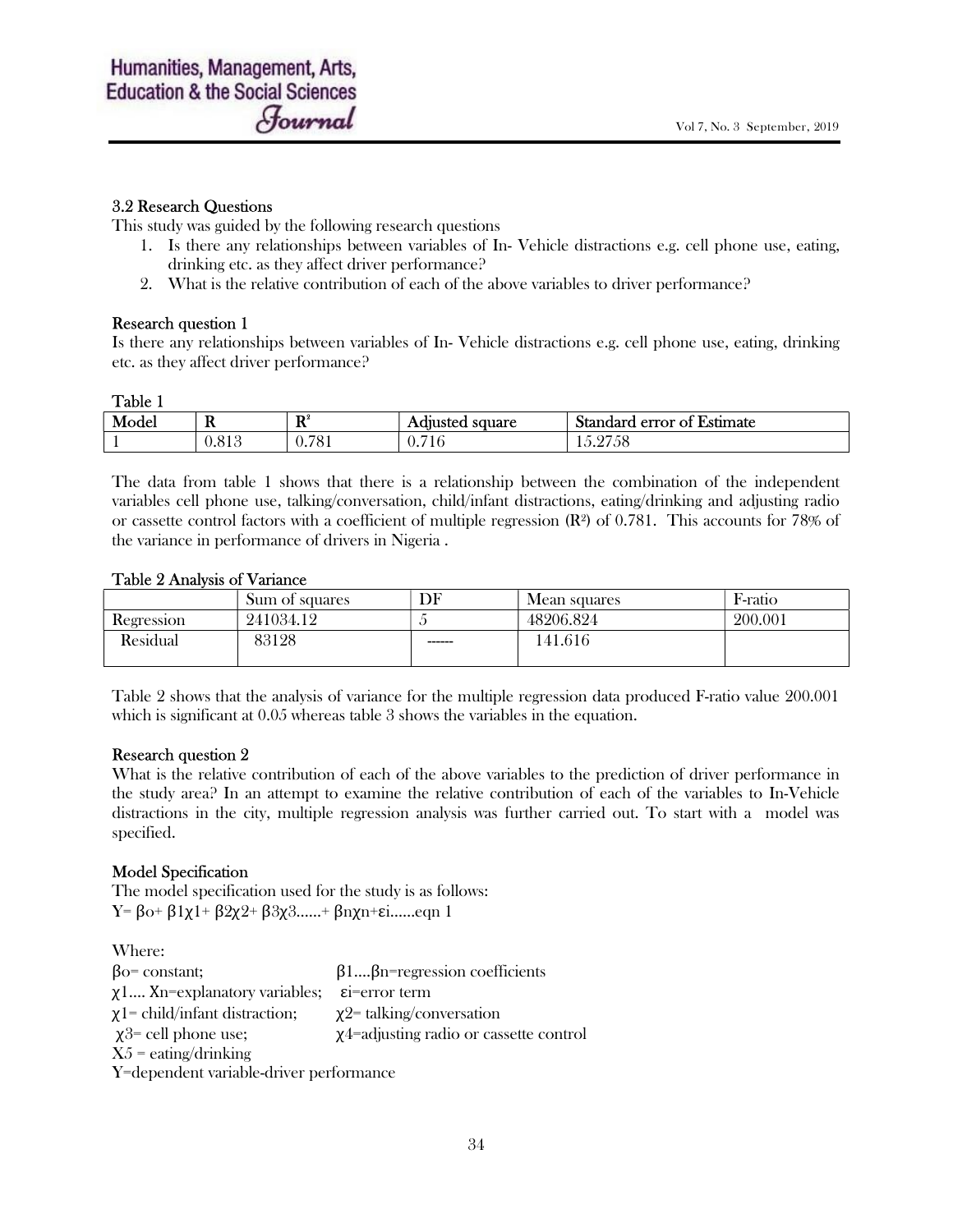| Variables | B       | SeB   | Beta  | T       | Sig.T |
|-----------|---------|-------|-------|---------|-------|
| Co        | 52.7182 | 5.104 |       | 10.6713 | 0,0.5 |
| nsta      | 3.2510  | 0.263 | 0.257 | 12.545  | 0.01  |
| nt        | 2.2390  | 0.250 | 0.233 | 8.896   | 0.02  |
| X1        | 3.3121  | 0.232 | 0.378 | 13.991  | 0.05  |
| X2        | 2.6290  | 0.201 | 0.215 | 13.477  | 0.01  |
| X3        | 1.5530  | 0.242 | 0.314 | 5.374   | 0.01  |
| X4        |         |       |       |         |       |
| X5        |         |       |       |         |       |

### Table 3. Independent Variables in Equation

Source: Computed from Primary data

The summary output of multiple regression estimation is as shown as:

Y=52.7182+ 3.2510X1+2.2390X2+3.312X3+2.6290X4+1.5530X5+Ui……(ii)

The analysis in table 3 shows the relative contributions of each of the five explanatory variables. This indicates that each of the critical variables selected independently made significant contribution to prediction of driver's performance leading to traffic flow problems in Osogbo, though in different degree. The most potent contributor happens to be cell phone use,  $(\beta=3.3121)$  closely followed by talking/conversation with (β =3.251), eating/drinking with (β=2.6290), adjusting radio / cassette control (β =2.2390) and child / infant distraction with ( $\beta$ =1.5330). This implies that cell phone use made the highest contribution to problems of traffic flow in osogbo, when all the independent variables are put together at 0.05 significant levels.

### 4. DISCUSSION

The results obtained from the statistical analysis of the research questions shows that cell phone use, talking/ conversation, child/infant distraction, eating/drinking, adjusting radio or cassette control made a joint significant contribution of about 78% to the drivers performance in Nigeria. Moreover the F ratio value of 285.811 shows the effect of the four explanatory variables in driver performance in Nigeria. It could also be inferred that 78% of the variance in driver performances are accounted for by the combination of the four factors.

The most contributor is cell phone use ( $\beta$ =3.3121), talking/conversation with ( $\beta$  = 3.251), then followed by eating/drinking (β=3.2.629), adjusting radio or cassette control (β=2.2390) and child infant distractions  $(\beta=1.5530)$  It implies that cell phone use made the highest contribution when all independent variable are put together at 0.05 significant levels.

#### 4.1 Consequences of Driving while Distracted.

- Inability to avoid collision with stopped vehicles
- Not maintaining proper lane position
- Inability to make quick decisions
- Reduced situational awareness
- Inability to execute emergency maneuvers
- Inability to recognize and obey traffic signals and signs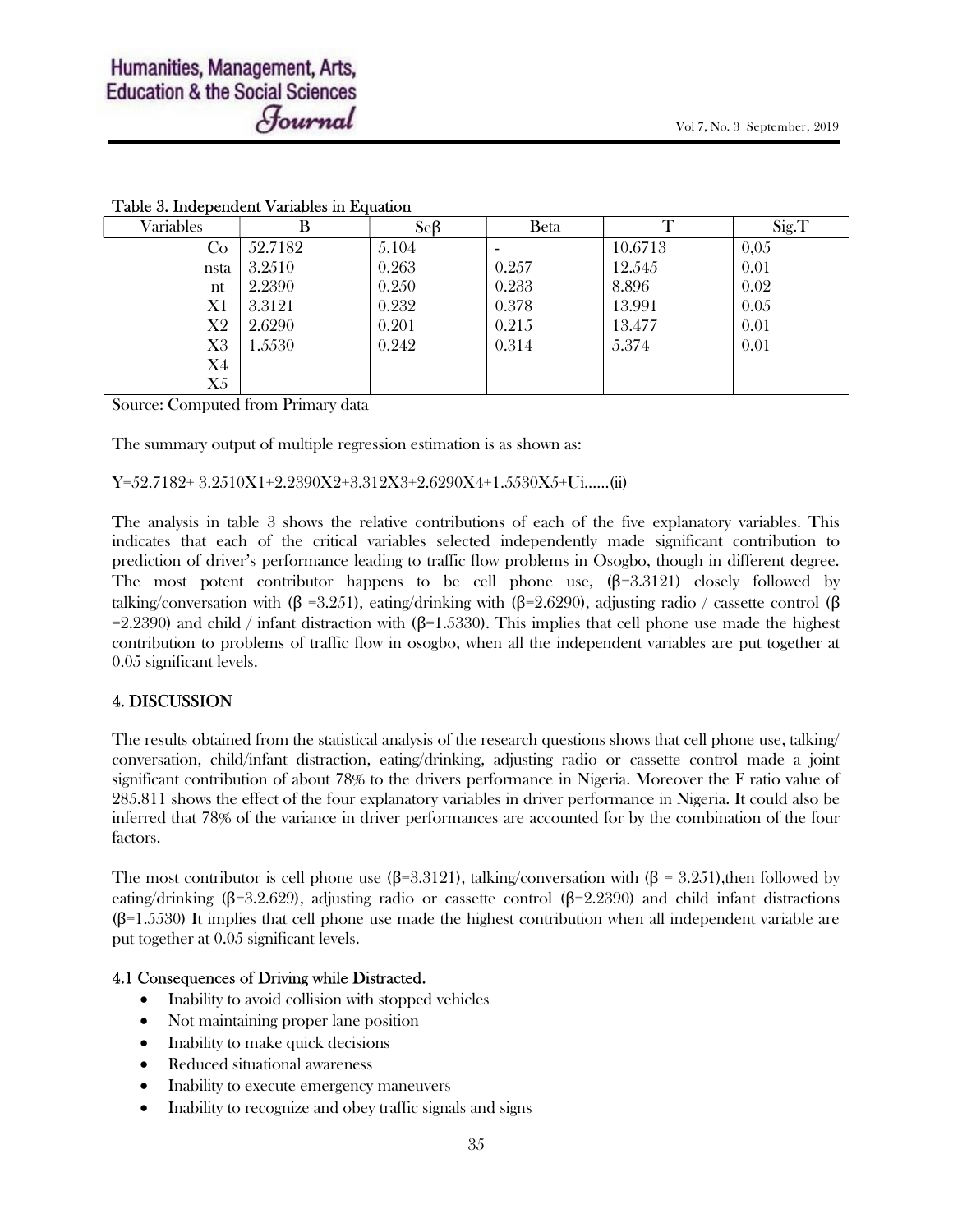#### 4.2 Countermeasures for Minimizing Distraction

To improve driver performance try to examine and recognize the activities that distract you; such as eating, phone calls, or changing a CD. Reduce the use of technology sensibly. Once you recognize these distractions, you can work to eliminate them. Also, know your route in advance and have a good understanding of your directions. If you are transporting children, make sure that they are all properly buckled up and that you keep them occupied with books or soft toys.

Concentrate on your driving. Make sure that you are not upset or tired when getting on the road. This is not the time to have a serious or emotional conversation with your passengers. Manage your time so that you do not have to multi-task or drive aggressively on the road. Scan the roadway to make sure that you are aware of other road users at all times. Be prepared for the unpredictability of others.

Fasten seat belt on every trip. Make sure that everyone in the car is properly buckled up. This is the best defense against distracted driving. Every driver should try to adjust seat positions, climate controls, sound systems and other devices before driving off or when the vehicle is stopped. Know how all the controls work so if you must adjust something while driving, you will be less distracted or have your passenger assist you.

 If you want to use your cell phone, pull over to a very safe place. Talking while driving will always make you take your mind off the task of driving, and even your hand and eyes. No driver should multi task while driving. Driving is complicated enough, doing other things while driving will be distracting. Don't try to read, write or do your personal grooming while you're behind the wheels, just drive. If your children are distracting you, pull over to care for them. Don't try to feed them or change them while driving.

### 5. RECOMMENDATION

There is the need to switch off the phone or switch to silent mode while driving. If you need to use your cell phone, stop in a safe parking area, but we also need to keep our attention tightly focused; if you need to yell at the kids acting up in the back seat, pull over. Always adjust the seat and mirrors, fasten your seat belt, tune the radio into your favorite station before you shift the transmission into drive.

It is also recommended that we strongly need to adopt and enforce legislation relating to mobile phone use. Supporting this legislation with strong enforcement and public awareness campaigns to emphasize the risk of the behavior. Do not text or use cell phones. Set up a special message to tell callers that you are driving and you'll get back to them as soon as possible, or sign up for a service that offers this. Pull over to a safe area if you need to make a call or, if possible, ask a passenger to make the call for you. Focus on driving and driving alone. Refrain from smoking, eating, drinking, reading and any other activity that takes your mind and eyes off the road.

Also avoid arguments or distracting conversations with passengers. Instead of eating while driving, leave a little early to allow yourself time to stop to eat. Be sure children are properly and safely buckled up and give them books, toys or games to occupy their time.

Before you commence your journey it is recommended that you adjust vehicle controls, mirrors, heat or air conditioning, otherwise you are advised to take advantage of normal stops to adjust controls or ask your passenger to adjust controls. Do not wear headphones to listen to music, stay focused, pay attention, and expect the unexpected.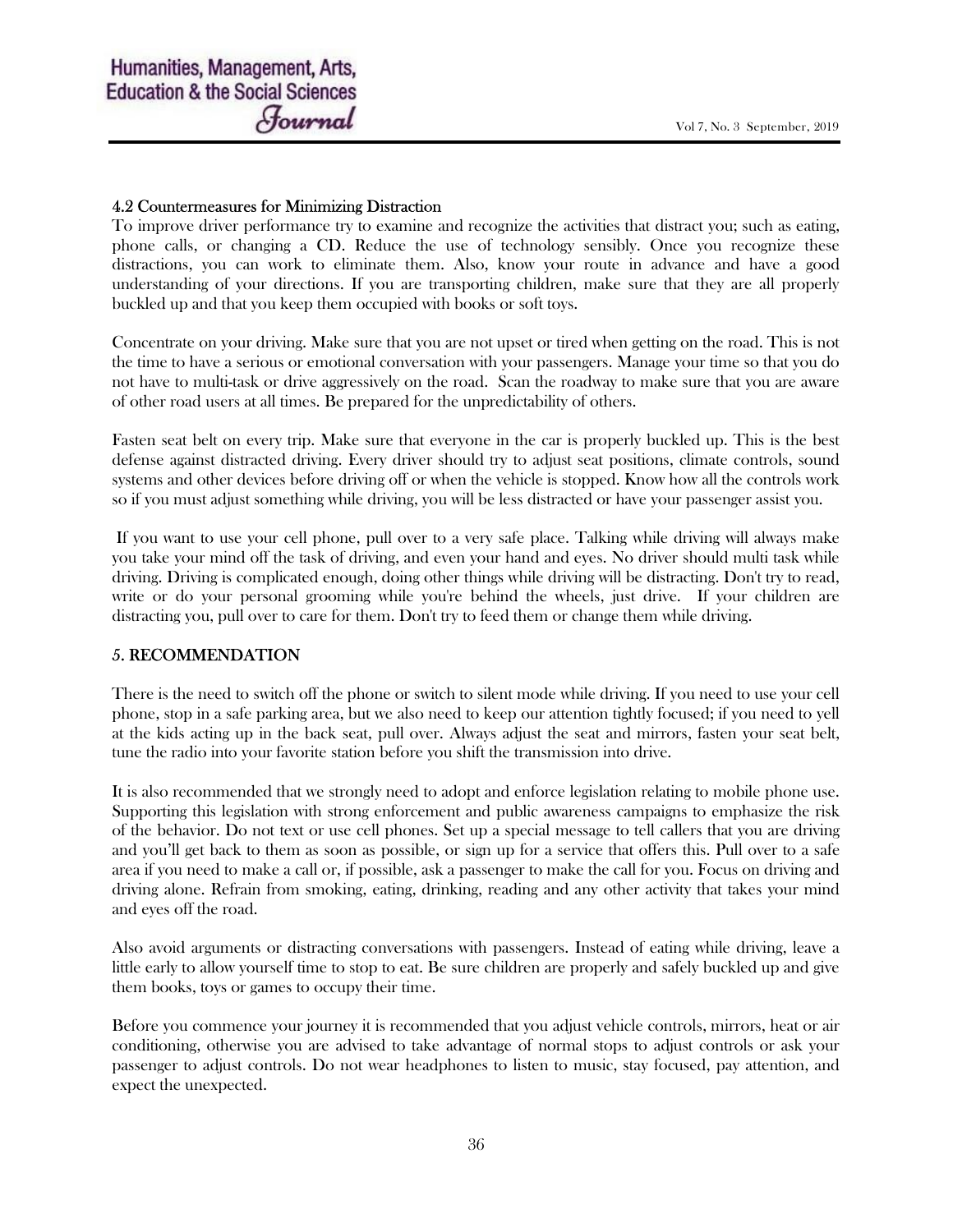On the part of passengers. speak up if your driver is distracted. You're essentially placing your life in the driver's hands, so feel free to say something if someone is driving distracted and thereby endangering your safety. Ask if you can help them take a call or return a text, offer your navigation service so they don't have to look down at their map, or simply remind them that whatever the distraction might be, they can pull over or it can wait until you reach your destination.

# 6. CONCLUSION

Distracted driving is a deadly epidemic that has devastating consequences on our nation's roadways, Today's drivers recognize and appreciate technology, automakers are advised to find a way to balance the innovation consumers want with the safety we all need. Combined with good laws guiding drivers, good enforcement and good education, these guidelines can save lives."

# REFERENCES

- 1. AAA Foundation for Traffic Safety, (2001)The Role of Driver Distraction in Traffic Crashes.
- 2. AAA Foundation for Traffic Safety (2013) Children more distracting than mobile phones, Monash University.Monash.edu..Retrieved 2013-12-10.
- 3. Ajala, D.O. (2014): Management Measures for Combating Traffic Impedance in Osogbo: An Emergent State Capital. An Unpublished P.hD Thesis submitted to the Federal University of Technology, Akure
- 4. Chan, E., Pradhan, A., Pollatsek, A., Knodler, M., & Fisher, D. (2010) Are driving simulators effective tools for evaluating novice drivers' hazard anticipation, speed management, and attention maintenance skills? Transportation Research Part F: Traffic Psychology and Behaviour, 13(5), 343- 353.
- 5. Cnossen, F., Meijman, T., Rothengatter, T. (2004) 'Adaptive Strategy changes as a function of task demands: a study of car drivers' Ergonomics 47(2):218-236
- 6. Crundall et al. (2006) Attraction and distraction of attention with Roadside Advertisements, Accident Analysis and Prevention 38 671-6
- 7. Gordon, C. (2005).What do Police Reported Crashes tell us about Driver Distraction in New Zealand? Australasian Road Safety Research Policing Education Conference,
- 8. Harbluk, J.L et al.An (2007) On-Road Assessment of Cognitive Distraction: Impacts on Drivers' Visual Behavior and Braking Performance, Accident Analysis and Prevention 39 372-379.
- 9. Horberry, R., Anderson, J., Regan, M., Triggs, Y. & Brown, J. (2006) Driver distraction: the effects of concurrent in-vehicle tasks, road environment complexity and age on driving performance, Accident Analysis & Prevention, vol. 38, pp. 185–191.
- 10. Horberry, T. (2006) Driver Distraction: The Effects of Concurrent In vehicle Tasks; Road Environment Complexity and Age on Driving Performance. Accident Analysis and Prevention, 38:185-19
- 11. Ranney, T. et al. (2000): Driver Distraction Research: Past, Present and Future. Driver Distraction Internet Forum 'The Impact of Internal Distraction on Driver Visual Behavior' Harbluk et al, Transport Canada
- 12. Strayer, D.L., Drews, F.A. & Johnston, W.A. (2001) Cell phone induced failures of visual attention during simulated driving, Journal of Experimental Psychology: Applied, vol. 9, pp. 23–32.
- 13. S. P McEvoy, M R Stevenson, M Woodward,(2006);The Impact of Driver Distraction on Road Safety: Results from a representative survey in two Australian States. Injury Prevention 12:242-247.
- 14. Stutts JC, Reinfurt, DW, Rodgman EA. (2001) The role of driver distraction in crashes: an analysis